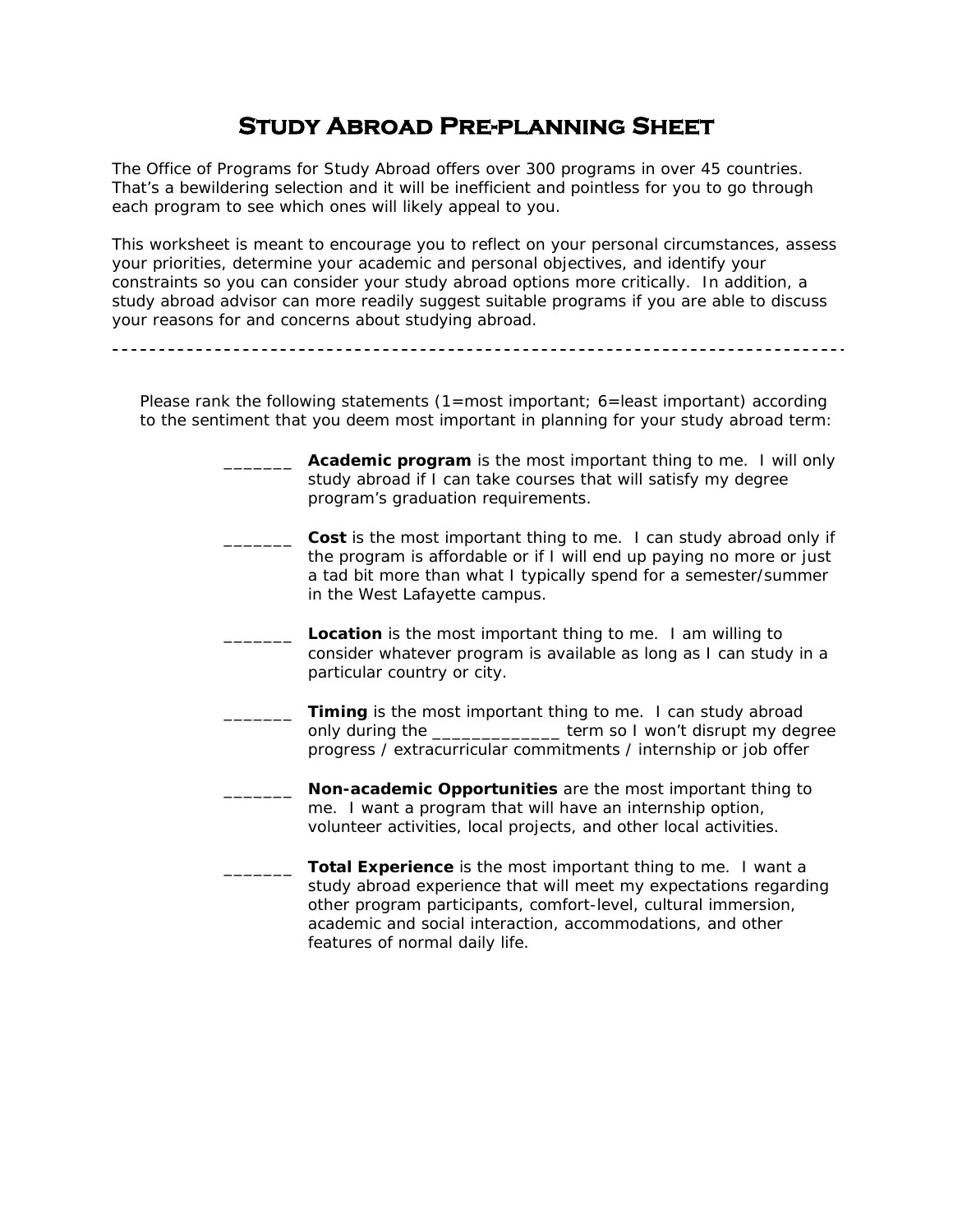## **Your responses to the following statements will help you and/or the study abroad advisor narrow program options based on your personal circumstances.**

- 1. Academic Issues.
	- o *Have you discussed studying abroad with your academic advisor at Purdue?*
	- o *How flexible are you with the courses you can take abroad?*
	- o *Do you know what courses you can / need / or want to take abroad?*
	- o *Have you examined the available courses offered at the study abroad program to which you intend to apply? Will the courses work for you?*
	- o *Do you meet your preferred program(s) eligibility requirements (GPA ,foreign language, pre-requisites)?*
	- o *Are you aware that you will be receiving DIRECT credits (credits and grades) for courses taken overseas and that these grades will be factored into your Purdue GPA?*

#### 2. Cost Considerations:

- o *Are you receiving federal financial aid?*
- o *Are you a recipient of any particular scholarship(s)?*
- o *Are you paying resident (in-state) or nonresident (out-of-state) tuition at Purdue?*
- o *Do you plan to secure additional loans to finance your term abroad?*
- o *If cost is your primary consideration, will you consider less expensive programs so you can study abroad?*

### 3. Timing Matters:

- o *Are you fairly flexible and can study abroad anytime within the next 2 years, or can you only study abroad next semester/this summer/next academic year?*
- o *What is your ideal program length (1-3 weeks, 4 weeks or more, a semester, an academic year)?*
- 4. Location Issues:
	- o *Where do you want to study? Where do you not want to study?*
	- o *Are you open to any location as long as you can meet other objectives?*
	- o *Are you willing to consider other locations that are similar to your first choice if they're cheaper or if the programs located there are more accommodating?*
	- o *How much traveling do you plan to do while overseas?*
	- o *Do you prefer a lively, cosmopolitan city with a vibrant social scene or to study in a city or town not unlike West Lafayette?*
	- o *Are you planning to participate in a language program?*
	- o *Would you prefer to study in a city where English is not as widely spoken, or to study in an English-speaking country or in a country where English is spoken widely?*